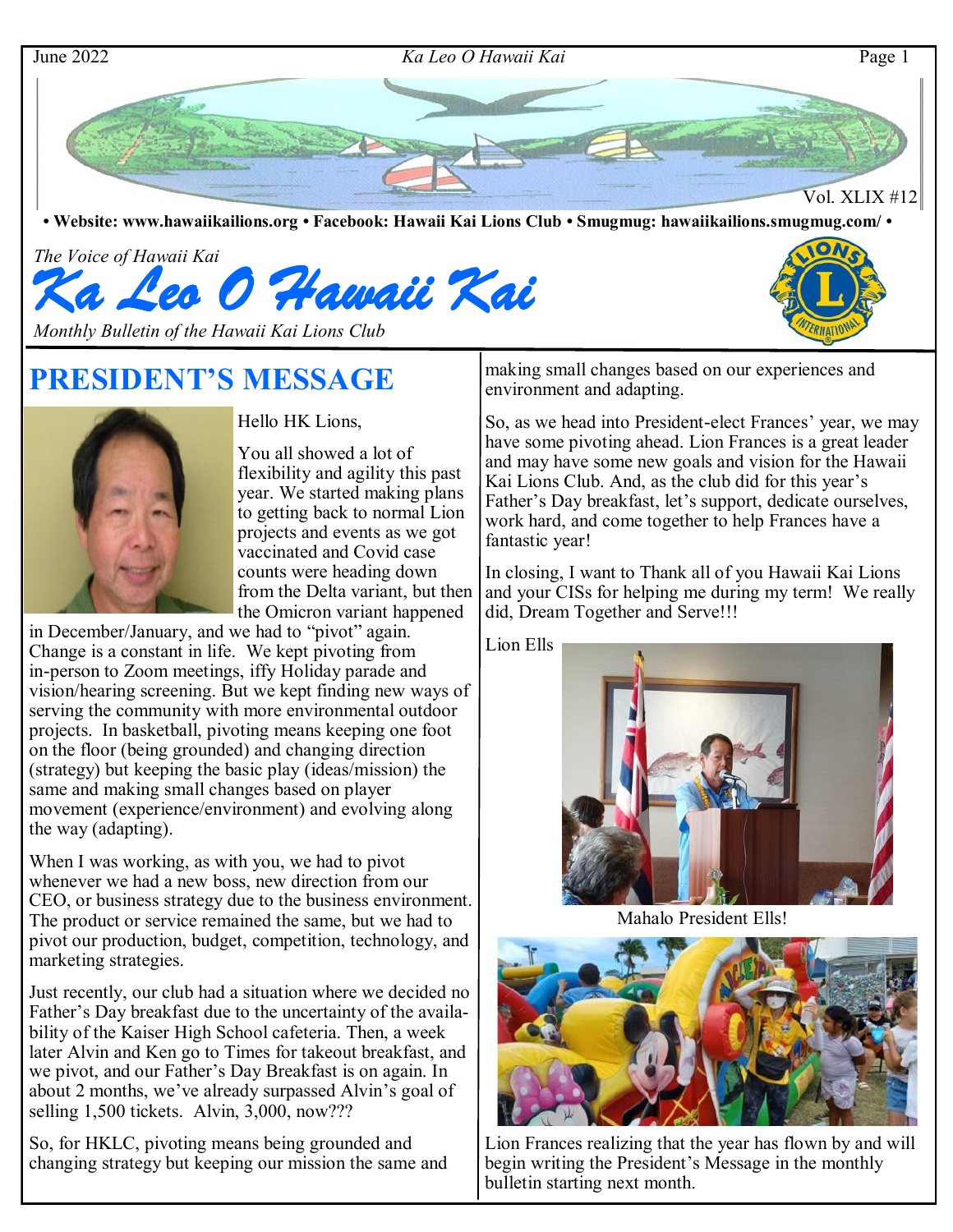## June 2022 *Ka Leo O Hawaii Kai* Page 2

# Koko Head Keiki Karnival | HI-5 Recycling at Koko Head School



Lions Appan and Frances lying down on the inflatable course.

#### *Submitted by Frances Lum*

Koko Head Elementary School held its Keiki Karnival on Friday, May 13, 2022. Despite all the superstitions about Friday the 13th, it was, in fact, a lucky day for about 350 students and their siblings. Keiki Karnival had games to play, toys to buy at very reasonable prices, food and snacks to partake, tattoos, balloon creations, and a bounce house, and an inflatable obstacle course. There was no doubt that the children were ecstatic to be out of the classroom.

The Lions' day started off with transferring popcorn from very large bags into what felt like hundreds of little bags. In the process, more than a few kernels found its way to the ground. Lion Kerry Yoon manned the popcorn booth and sold out. Lion Jeanne Alices was the cashier for a very popular balloon booth, Lion Cynthia Chun kept people hydrated by selling drinks, Lion Yolisa Ishibashi was the in-demand tattoo artist, and Lions Roger Ede, Marja Leivo, Appan Subramanian, and Frances Lum monitored the crazy busy inflatable obstacle course and bounce house. Seeing the students let loose all their young energy and have so much fun made this a rewarding (if not a bit exhausting) day.





Lions Cynthia and Walter sorting through bottles. *Submitted by Frances Lum*  Glass bottles. Plastic bottles. Aluminum cans.

Non-recyclables and trash. That's what students, parents, and Hawaii Kai Lions Cynthia Chun, Yolisa Ishibashi, Walter Kuroiwa, Appan Subramanian, and Frances Lum and guest Lori Isaki sorted through on May 24, 2022 at Koko Head Elementary School. The school has two large cages for the collection of HI-5 recyclables, and periodically, the cages must be emptied and the bottles and cans must be sorted and bagged. Working fast and efficiently, the cages were quickly emptied, and the ground picked clean of broken glass.

Proceeds from the HI-5 recyclables benefit the school. If you have HI-5 bottles and cans, consider dropping them off at the school. The cages are located in the front of the school and are accessible any time of day.

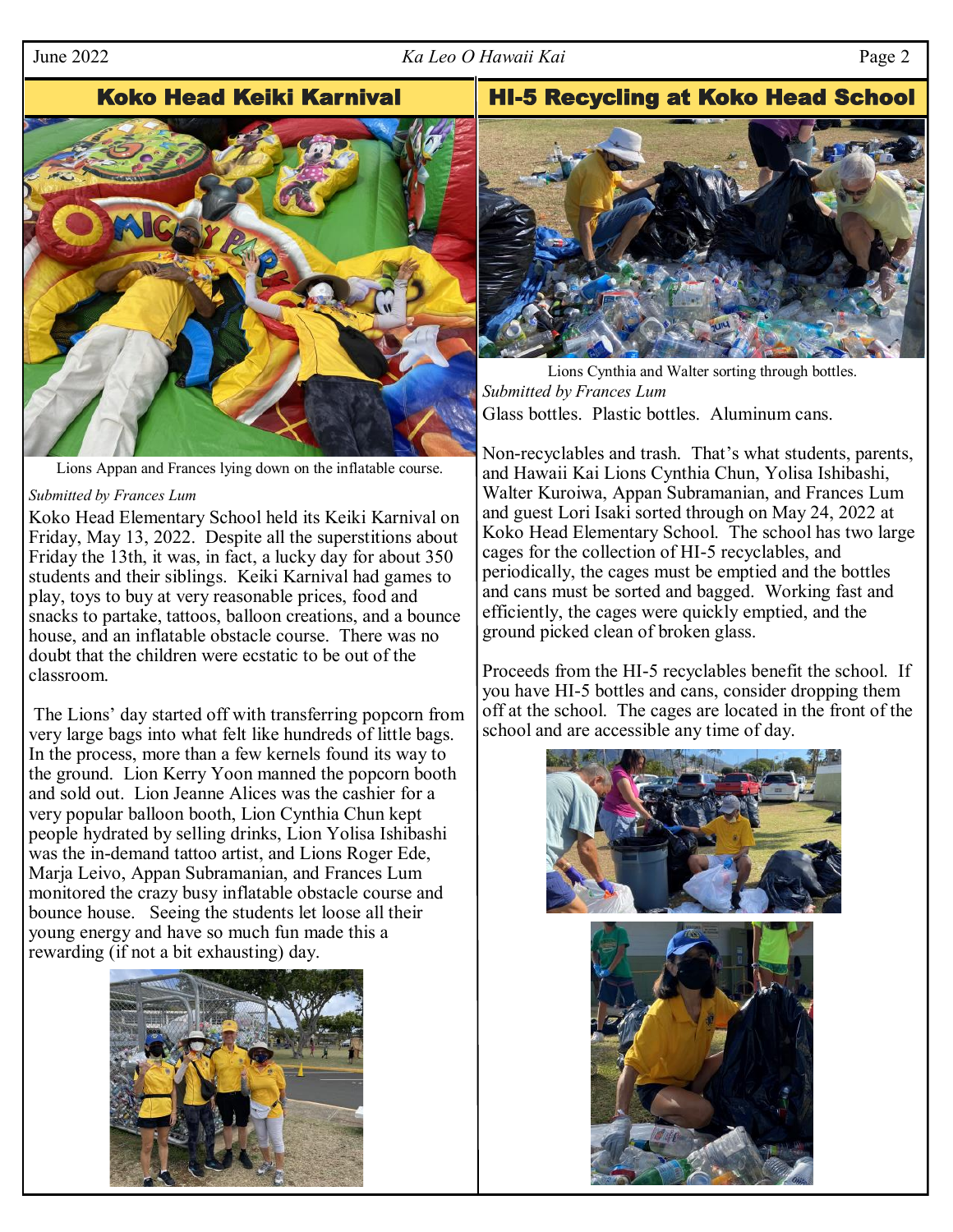## June 2022 *Ka Leo O Hawaii Kai* Page 3

Unsung Volunteers — Lion Mino | Congratulations Lion Kendrick



Lion Mino presenting a certificate at Kaiser HS Awards Night.

## *Submitted by Ellsworth Fujii*

There are Hawaii Kai Lion members out there who volunteer and give their time to service our community without being recognized. They do it without wanting any praise or "thank you" or publicity. But I think it's something that our members should be made aware of.

One of these members is 90-year-old, Mino Takaesu who goes to every year to Kaiser High School to support their awards night to recognize the Junior ROTC cadets. Mino is a Korean War Military Order of Purple Heart veteran. He is pictured here with this year's junior ROTC cadet award recipient.

Please let me know of other "behind the scenes" members who perform service unselfishly but don't get recognition. Our members should know that there are other ways to serve the community.



HK lions talking story at the Thursday social meeting.



Lion Kendrick with mom and sister.

Congratulations to our Membership Director and Bulletin Editor Kendrick Chang on his recent graduation from the University of Hawaii Law William S. Richardson School of Law. Kendrick is currently studying for the July 2022 Hawaii Bar Exam. Later this fall, Kendrick will be starting his legal career as an Associate Attorney at Watanabe Ing where he will be focusing on Energy and Public Utility Regulatory law while working on other practice areas in Commercial Litigation, Real Estate, and Business law.

# Congratulations Leo Elana



President Ells presenting Leo Scholarship to Elana Ingwers

Congratulations to recent Kaiser High School graduate Elana Ingwers on receiving the Hawaii Kai Lions Club's Leo Scholarship. Elana is a familiar face to the club because she served as President of the Kaiser High School Leo Club and was presence at multiple club projects throughout the past few years. She finished out her Leo tenure by attending the Hawaii District 50 Leo Convention at Kilauea Military Camp over Memorial Day weekend. Elana will be attending Loyola Marymount University this fall.